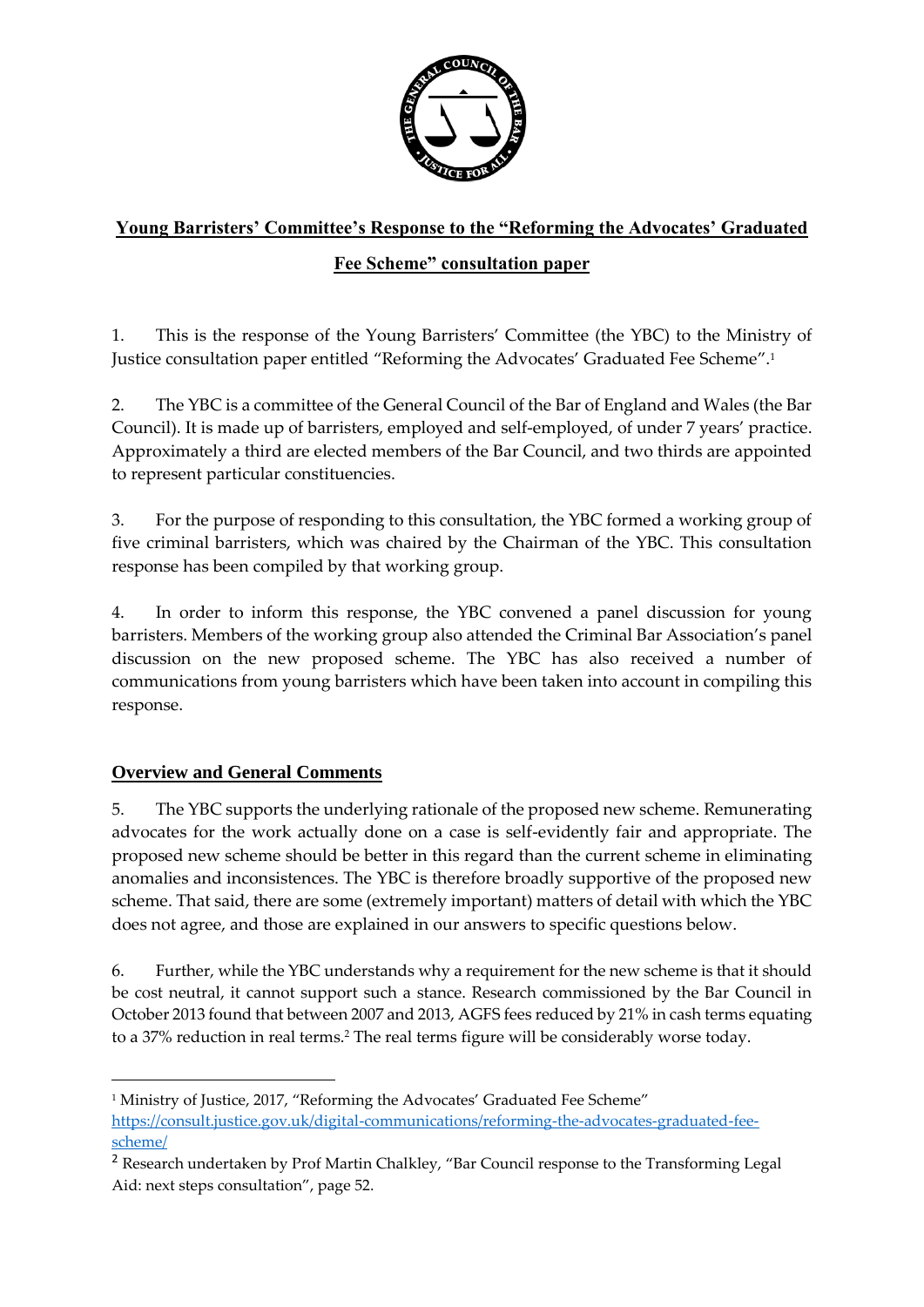7. While this has had a devastating impact on the Bar as a whole, its effect on the young Bar has been particularly extreme. The number of practicing barristers under 5 years' call fell by 30% between 2005 and 2015. Much of this fall is likely to be attributable to falling numbers of criminal barristers under 5 years' call. Such a fall is not surprising given the dramatic cuts to remuneration for criminal work. This is combined with large increases in student debt. Last year the Bar Council estimated that it could now cost a student £127,000 to qualify as a barrister in England and Wales.<sup>3</sup> When high levels of debt are combined with ever-increasing housing costs and falling pay it is not surprising that the number of young barristers is falling.

8. This decline in numbers is a cause for concern in itself. The young Bar are the future, and the health of the Bar is vital to the health of the justice system as a whole. The justice system needs a strong cadre of well-trained and able specialist criminal advocates. Young barristers are those best placed to provide this service, but cannot continue to do so at the current levels of remuneration. Those levels of remuneration are unsustainable.

9. The health of the young Bar also affects other matters of the utmost public importance. The young Bar today will largely make up the QCs and judiciary of the future. However, being a young criminal barrister has increasingly only become possible for those with other significant financial means. If the Lord Chancellor and the Ministry of Justice are serious about judicial diversity, they need to ensure that being a criminal barrister is a career open to all who possess the requisite talent. This is increasingly not the case due to the current low levels of remuneration.

10. Accordingly, the YBC cannot support the requirement that the proposed new scheme be cost neutral. However, while this requirement may to a certain extent be understandable, the lack of any mention in the consultation of linking the proposed fee levels to inflation is not. Given the precarious state in which the criminal Bar as a whole, but the young criminal Bar in particular, finds itself. The fees proposed in the consultation should at the very least be index linked to avoid continued erosion of fee levels by inflation.

11. As well as a link to inflation, the YBC would propose that any new scheme be subject to regular review in order to ensure that the scheme is meeting its stated aim of remunerating advocates more fairly for the work undertaken. An important element of that review should be to consider what impact any new scheme is having on the young Bar.

12. In summary, therefore, the YBC would propose two general additions to any new AGFS scheme:

a. Index linking of fees to inflation.

 $\overline{a}$ 

b. A review clause, with one consideration of any review being the effect of the new scheme on the young Bar.

http://www.barcouncil.org.uk/media/235755/bar\_council\_response\_to\_the\_transforming\_legal\_aid next\_steps\_final.pdf

<sup>3</sup> <https://www.theguardian.com/law/2016/feb/23/qualifying-barrister-may-cost-new-students-127000>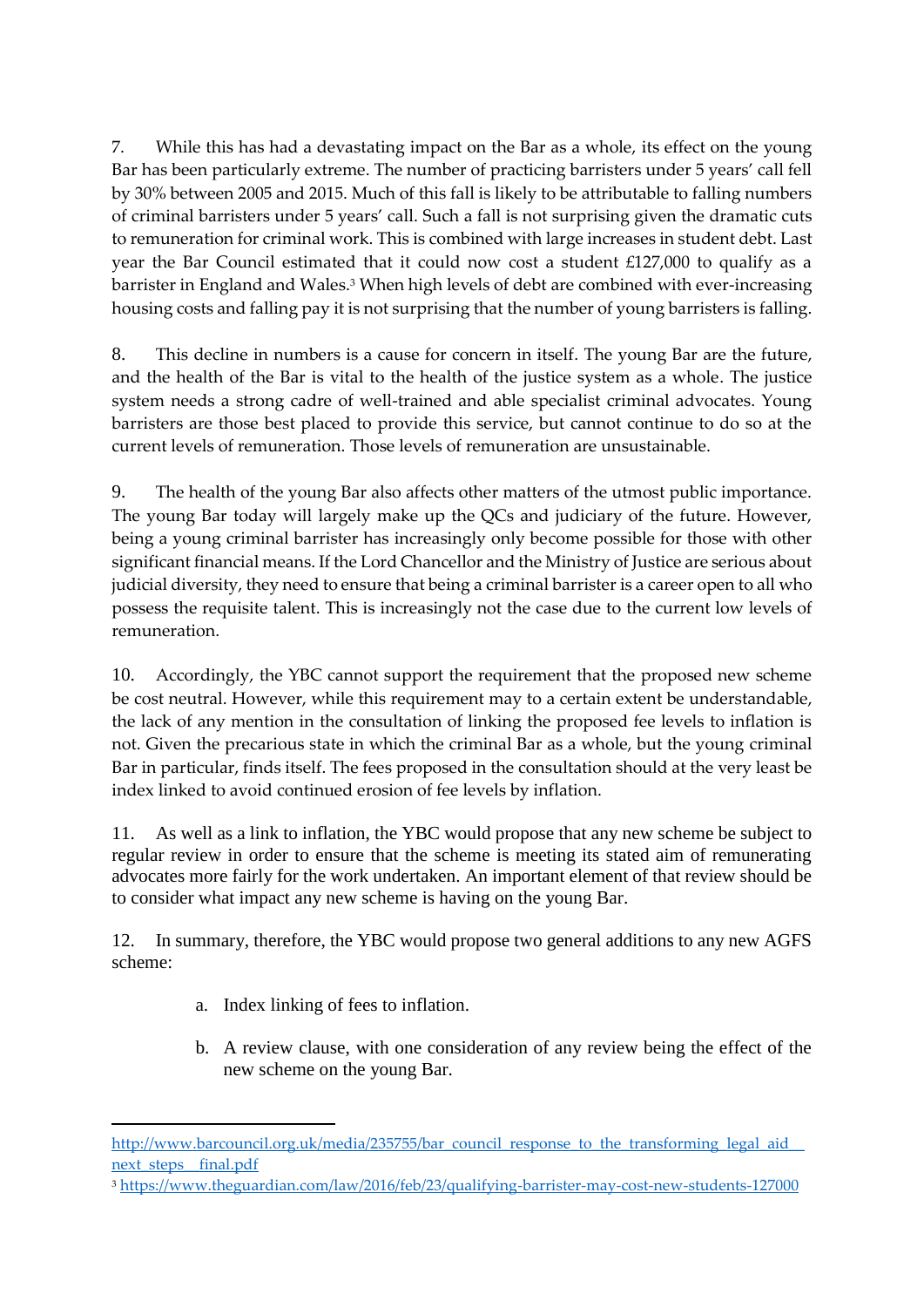#### **Response to Consultation Questions**

#### **Q1: Do you agree with the proposed contents of the bundle? Please state yes/no and give reasons.**

13. Yes. The proposed contents of the bundle appear to reflect accurately and fairly the preparation for a standard trial.

#### **Q2: Do you agree that the first six standard appearances should be paid separately? Please state yes/no and give reasons.**

14. Yes. Sequestered payment for standard appearances contributes to transparency and certainty for those actually undertaking the work, whether or not they are the trial advocate.

### **Q3: Do you agree that hearings in excess of six should be remunerated as part of the bundle? Please state yes/no and give reasons.**

15. On balance, no.

The logic of this appears to be aimed at preventing excess pre-trial hearings and premised upon an assumed decrease in pre-trial hearings generally. It perhaps also assumes that only the highest paid, most complex cases, will require more than six pre-trial hearings. While this may in practice be the norm, this logic does not justify included payment, *per se*, nor does it recognise complex legal or disclosure-based issues that may require additional hearings in any category of case. Logically, therefore, all separate hearings ought to be remunerated separately. Judges will have full oversight over the necessity of such hearings.

Reliance on an updated Bar Protocol or chambers' policies to ensure that those undertaking hearings in excess of six does not afford adequate protection for those undertaking such work, predominantly the young Bar.

### **Q4: Do you agree that the second day of trial advocacy should be paid for separately? Please state yes/no and give reasons.**

16. Yes. The current scheme is unfair in that an advocate is paid the same for a trial which lasts two days as for a trial which lasts one. The reintroduction of refreshers for the second day ends this unfair anomaly.

#### **Q5: Do you agree that we should introduce the more complex and nuanced category/offence system proposed? Please state yes/no and give reasons.**

17. Yes. The proposed new offence system better captures the range of complexity of cases which criminal advocates will encounter.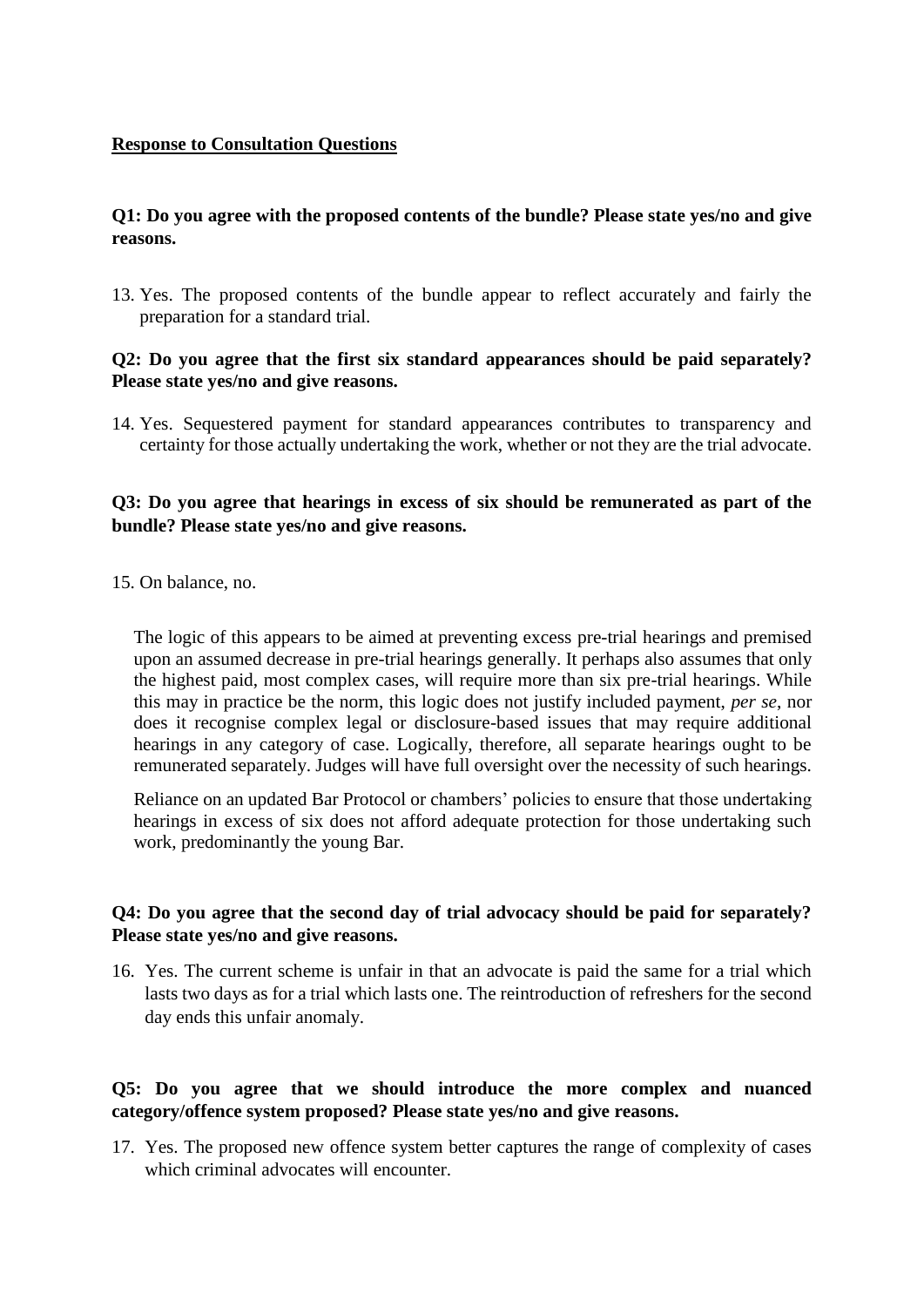### **Q6: Do you agree that this is the best way to capture complexity? Please state yes/no and give reasons.**

18. Yes. As a general rule, categorisation by type of offence is the best proxy for the complexity of a case.

#### **Q7: Do you agree that a category of standard cases should be introduced? Please state yes/no and give reasons.**

19. Yes. Given the sheer number of possible offences, this is the only practical way to proceed. If each offence had its own fee level it would quickly become unworkable.

#### **Q8: Do you agree with the categories proposed? Please state yes/no and give reasons.**

20. Yes. It is understood that these have been produced after extensive consultation. In the YBC's information-gathering exercise, we have not encountered any opposition to the proposed categories. However, amendments to the law and the introduction or repeal of particular offences over time are likely to have an effect on the appropriateness of the categories. There may also need to be further adjustments in light of practical experience under any new scheme. This is another area in which the review mechanism proposed above would be useful.

#### **Q9: Do you agree with the bandings proposed? Please state yes/no and give reasons.**

21. Yes, for the reasons given in the answer to Q8 above.

### **Q10: Do you agree with the individual mapping of offences to categories and bandings as set out in Annex 4? Please state yes/no and give reasons.**

22. Not entirely.

The inclusion of affray, s20 GBH and s47 ABH in Band 16 is wrong in principle. There is no logic in treating, as the scheme does, all cases of violence as low-level crime save for s18 wounding with intent. The distinction between s18 and s20 GBH, and in turn s20 and affray and/or s47 (and violent disorder and affray) is often very fine. The injuries will often be significant, or in the case of s47 offences, cases of regular or sustained violence, such as a campaign of domestic violence. Accordingly, the potential sentences are lengthy and so the bandings of these offences should reflect this.

Further, the YBC are deeply concerned that the inclusion of these offences in Band 16 will have a severe detrimental impact on the careers of the most junior barristers. These cases are typical of the work undertaken by young barristers and the significant cut in fees that placing these offences in Band 16 will cause will seriously affect the income of the young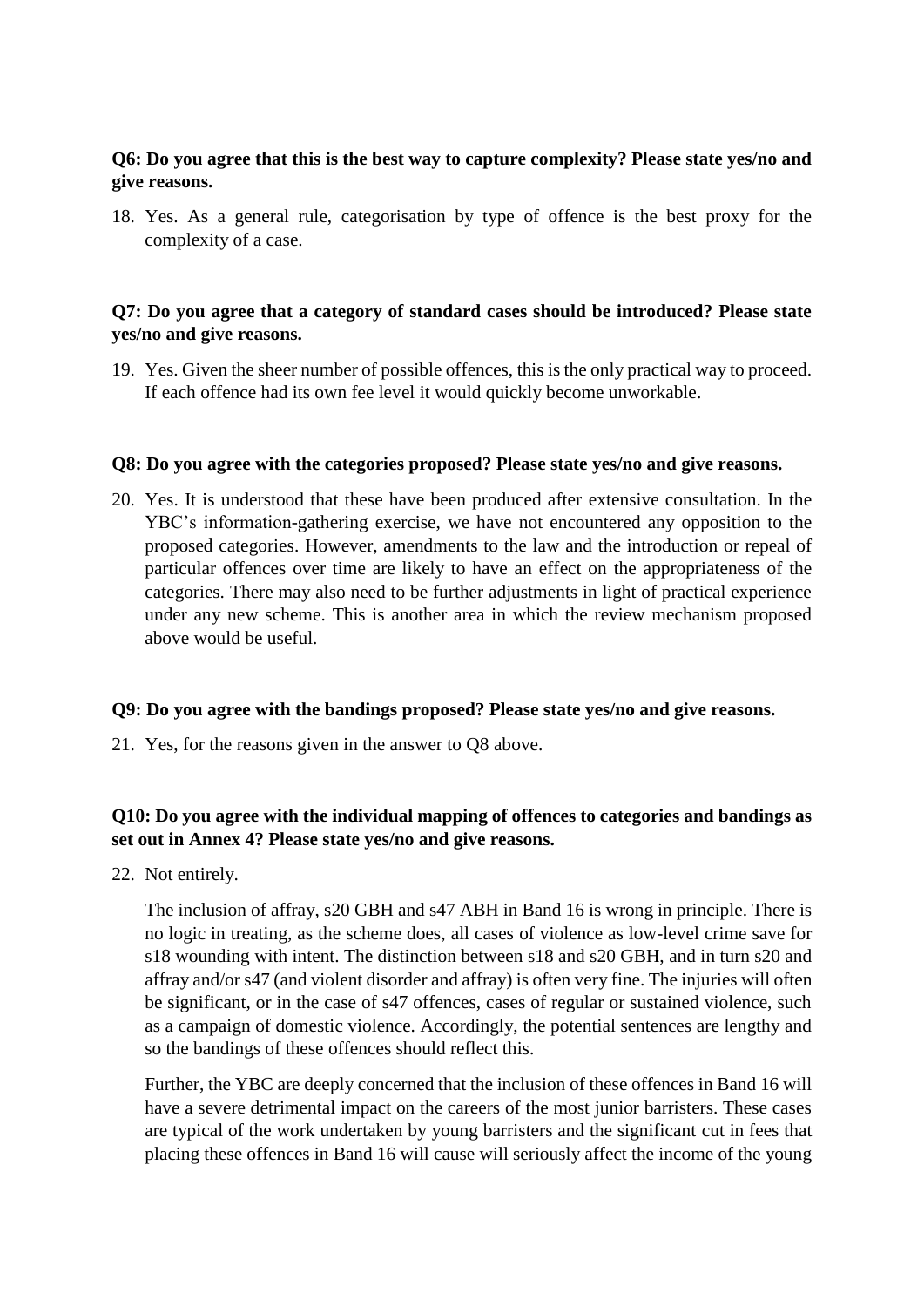bar, which is already seriously deficient. There will be a consequential impact on the diversity of the profession and, in the future, on that of the judiciary.

We see merit in the argument that an offence of violence that is in the Crown Court only by virtue of the defendant electing trial by jury should be treated as a Band 16 case, as such offences will necessarily involve low-level violence.

# **Q11: Do you agree with the individual fees proposed in Annex 2 (Indicative Fee Table)? Please state yes/no and give reasons.**

23. No. As stated in the overview above, the fees are too low across the board. However, even if one accepts the requirement to remain cost neutral, certain offences are miscategorised, as explained in the answer to Q10 above.

There is also considerable concern amongst young barristers in relation to mention fees. The most junior barristers will frequently cover mentions for more senior barristers. The payment of £60, when reduced by typical chambers rent of 20%, will be £48. Travel expenses will also be deducted from this. This amount is wholly insufficient as a daily rate.

It also represents in general terms a reduction in what a barrister currently receives from the overall brief fee when they cover a case for another barrister. For those usually more junior barristers, who regularly conduct these hearings on behalf of other barristers, this drop in remuneration for standard appearances will be particularly felt.

A young barrister will typically prepare in the evening before a mention and will often be at court, waiting for the case to be called on, for several hours.

The payment proposed for standard appearances covers a wide range of hearings - some may be straightforward, others less so. It is important that barristers instructed in these hearings are conversant with the papers so that they can assist the judge on matters properly. The rate of remuneration for such hearings should reflect the work involved and the high standard of work that the judiciary rightly expect of advocates instructed in these hearings.

As Better Case Management increases, there should be fewer mentions and so a more appropriate fee for mentions should be affordable even on a cost-neutral basis.

# **Q12: Do you agree with the relativities between the individual fees proposed in Annex 2 (Indicative Fee Table)? Please state yes/no and give reasons.**

24. Yes. Subject to those points made in answer to Q10 and Q11 above.

# **Q13: Do you agree with the relativities proposed to decide fees between types of advocate? Please state yes/no and give reasons.**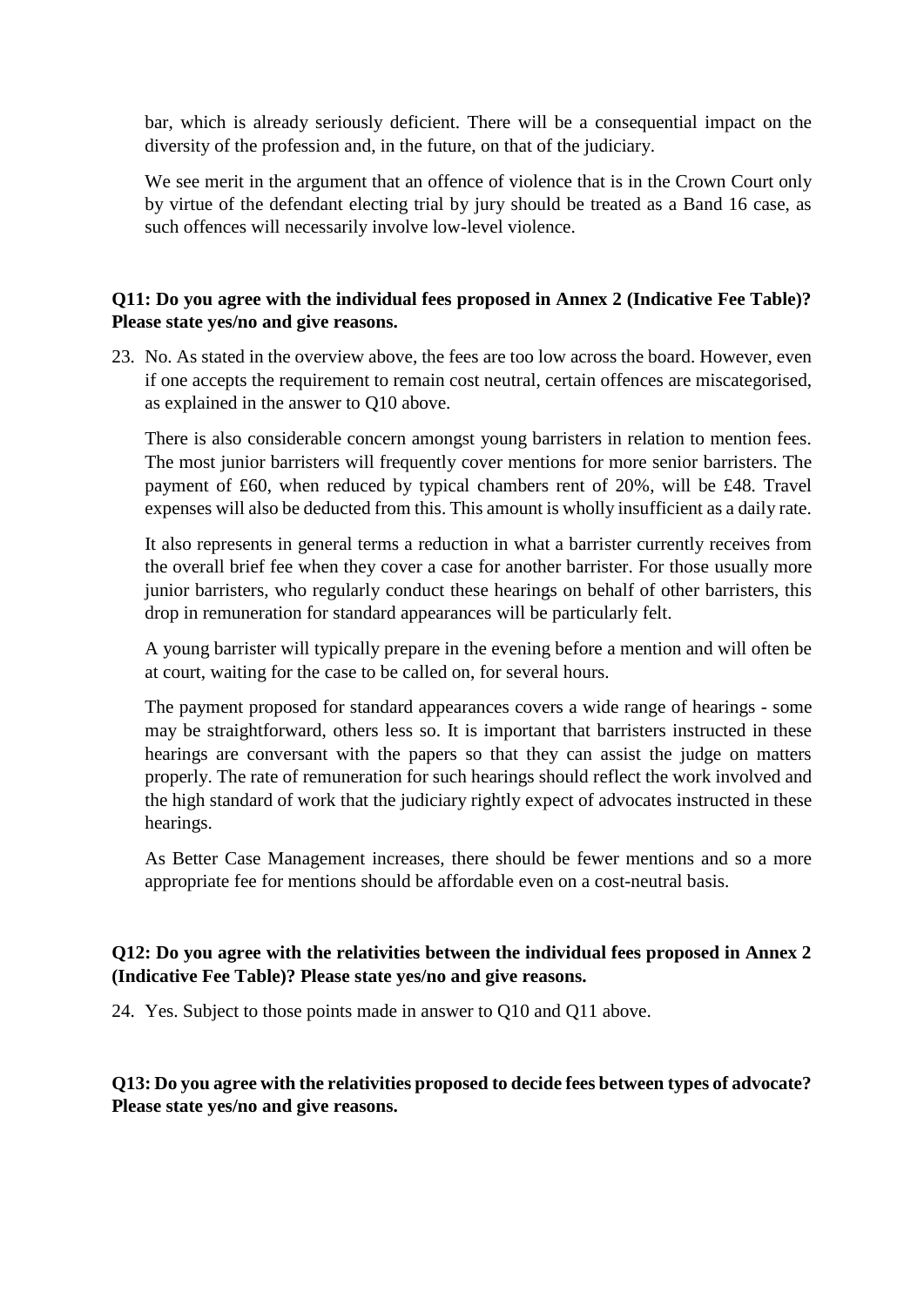25. Yes. It is right that quality and experience is appropriately rewarded, and although the QC appointments scheme is not perfect, the YBC has confidence that it is broadly effective in identifying those of experience and talent.

# **Q14: Do you agree that we should retain Pages of Prosecution Evidence as a factor for measuring complexity in drugs and dishonesty cases? Please state yes/no and give reasons.**

26. Yes, for the reasons given in paragraph 5.11 of the consultation document.

# **Q15: Do you agree that the relative fees for guilty pleas (50%), cracks (85%) and full trials are correct? Please state yes/no and give reasons.**

27. Broadly, yes. We agree that the relativities for guilty pleas, cracks and full trials seem fair.

However, we have concerns that the rates of remuneration for cracks in relation to less serious offences, such as standard cases, in particular are too low. This is likely to have a disproportionate impact on members of the young bar whose practises will likely be predominantly made up of standard cases and other less serious offences. It is commonly perceived that less serious offences are more likely to crack.

### **Q16: Do you agree that the point at which the defence files a certificate of trial readiness should trigger the payment of the cracked trial fee? Please state yes/no and give reasons.**

28. No. As with CPS billing, it is submitted that a cracked trial fee should be paid once the matter is adjourned for trial, to reflect the substantial amount of work done early on to prepare for trial, for example, advising on evidence, drafting the defence statement and chasing the prosecution for service and disclosure.

The failure to file a certificate of trial readiness may be through no fault of the advocate, and disputes over whether the certificate has been served - or whether any equivalent period has elapsed - will only serve to increase the administrative burden on the Bar and LAA.

# **Q17: Do you agree that special preparation should be retained in the circumstances set out in Section 7 of the consultation document? Please state yes/no and give reasons. Reforming the Advocates' Graduated Fee Scheme**

29. Yes. There is a need to cater for exceptional cases, and the balance struck in paragraphs 7.1-7.6 of the consultation document seems appropriate.

**Q18: Do you agree that the wasted preparation provisions should remain unchanged? Please state yes/no and give reasons.**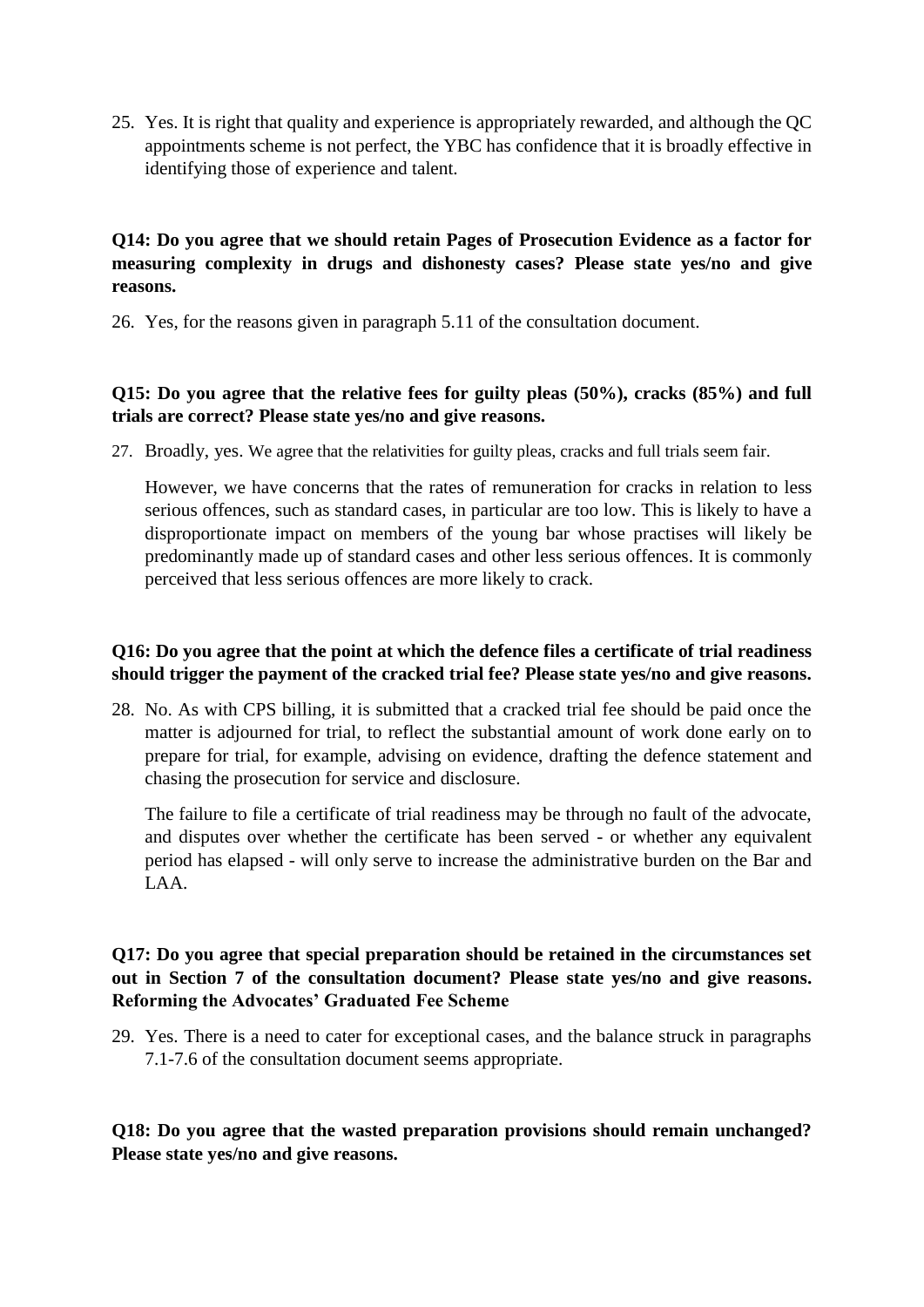[The plan is to endorse the Rem Com response, which is currently:

30. No. paragraph 18 of Schedule 1 of the Criminal Legal Aid (Remuneration) Regulations 2013 state:

"18.— Fees for wasted preparation

(1) A wasted preparation fee may be claimed where a trial advocate in any case to which this paragraph applies is prevented from representing the assisted person in the main hearing by any of the following circumstances—

[...] (c) the trial advocate has withdrawn from the case with the leave of the court because of the trial advocate's professional code of conduct or to avoid embarrassment in the exercise of the trial advocate's profession;

[...] (2) This paragraph applies to every case on indictment to which this Schedule applies provided that—

(a) the case goes to trial, and the trial lasts for five days or more; [...]"

- 31. On the occasions counsel is required by their code of conduct to withdraw from a case mid-trial, this tended to precipitate a new trial with new counsel. New counsel would be entitled to their own brief fee for the new trial. The more recent trend, however, is for judges to press on with the current trial, giving new counsel time to read-in to the case. In those circumstances, the current regulations only permit the payment of one brief fee, to be shared between the two advocates, with one advocate able to claim wasted preparation (though even here the Legal Aid Agency have started to refuse to pay wasted preparation in some of these cases, and the Bar Council is aware that one such case is in the process of being appealed to a Costs Judge).
- 32. For the new Scheme the regulations need to ensure that both the counsel who is required to withdraw, and the incoming counsel, each receive a brief fee, to cover their work on the case. This is required by basic fairness, and it should also be noted is cheaper than the costs of an entirely new trial, which may be the only option once it becomes more generally known that an incoming advocate would have to share the single brief fee and as a consequence no such advocate would take on those cases. The Wasted Preparation provision should therefore be amended such that two brief fees be paid, rather than one brief fee and one wasted preparation.

# **Q19: Do you agree with the proposed approach on ineffective trials? Please state yes/no and give reasons.**

33. Yes. For the reasons given at paragraph 8.2 of the consultation.

### **Q20: Do you agree with the proposed approach on sentencing hearings? Please state yes/no and give reasons.**

34. Yes. For the reasons given at paragraph 8.3 of the consultation.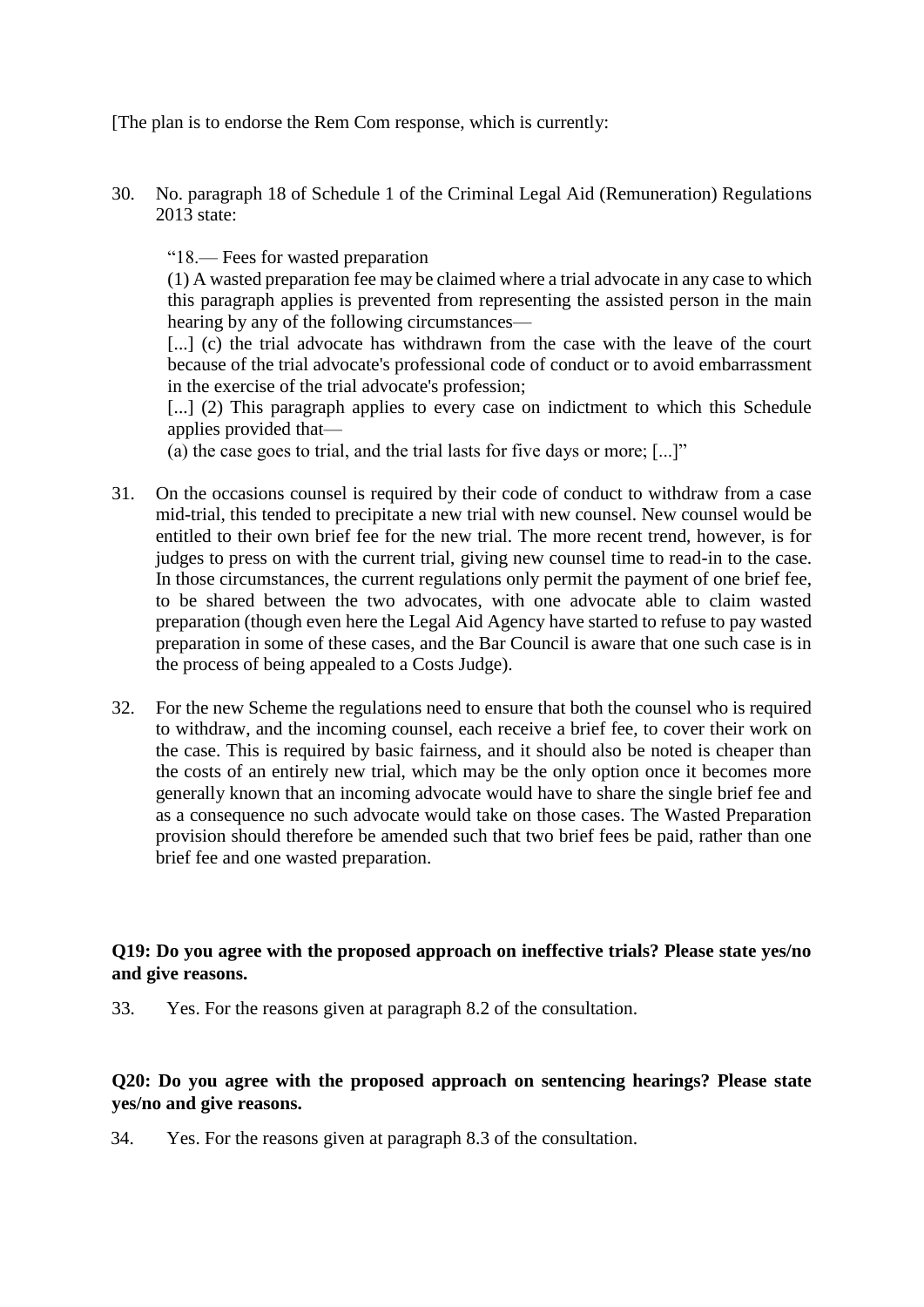# **Q21: Do you agree with the proposed approach on Section 28 proceedings? Please state yes/no and give reasons.**

35. Yes. For the reasons given at paragraph 8.4 of the consultation.

# **Q22: Do you agree with the design as set out in Annex 1 (proposed scheme design)? Please state yes/no and give reasons.**

36. As stated above, the YBC broadly agrees with the principles underlying the new scheme, and therefore its design. Where the YBC has concerns, we have set those out above. Any further concerns which have not been dealt with directly above are set out below in this section.

### - *Elected cases not proceeded at paragraph 17*

We strongly disagree with the proposal that elected cases should only be paid a fixed fee. The fixed fee under the current graduated fee scheme is unjustified and reform to this aspect of the fee scheme is overdue. We believe that elected cases not proceeded with should be treated in the same way as cases sent from the magistrates' court for the following reasons:

- a. The proposed scheme is designed to reflect payment for 'work done'. There is no difference in the work that needs to be done in an elected case and one that is sent. There is no justification for retaining this distinction between these two case-types under the proposed scheme. The distinction goes against the fundamental principle that underlies the proposed scheme to create a fairer way of remunerating advocates for work done.
- b. The retention of this distinction will have a disproportionate impact on the young bar, who are more likely to be instructed in elected cases than more senior barristers. The young barrister is often already under significant financial strain from a large amount of debt and having completed pupillage (or still in pupillage) with very limited financial support
- c. The fact that elected cases are likely to be less serious than those that are sent to the Crown Court for trial is already accommodated for under the proposed fee structure which determines remuneration via seriousness of offence.
- d. It is unclear from the consultation document whether the fixed fee for such cases would include all mentions and other hearings. It is assumed that such hearings will be remunerated separately, as with other cases in the proposed new scheme. However, if this is not the case, then it should be so. There is no rationale for treating elected cases not proceeded as different to any other type of case in this regard. If any fixed fee was to include all mentions and other hearings then it would often lead to extremely low and unfair rates of remuneration. For example, in a case where the advocate has conducted a conference, PTPH, a number of mentions and on the day of trial the prosecution ultimately offers no evidence or the client pleads